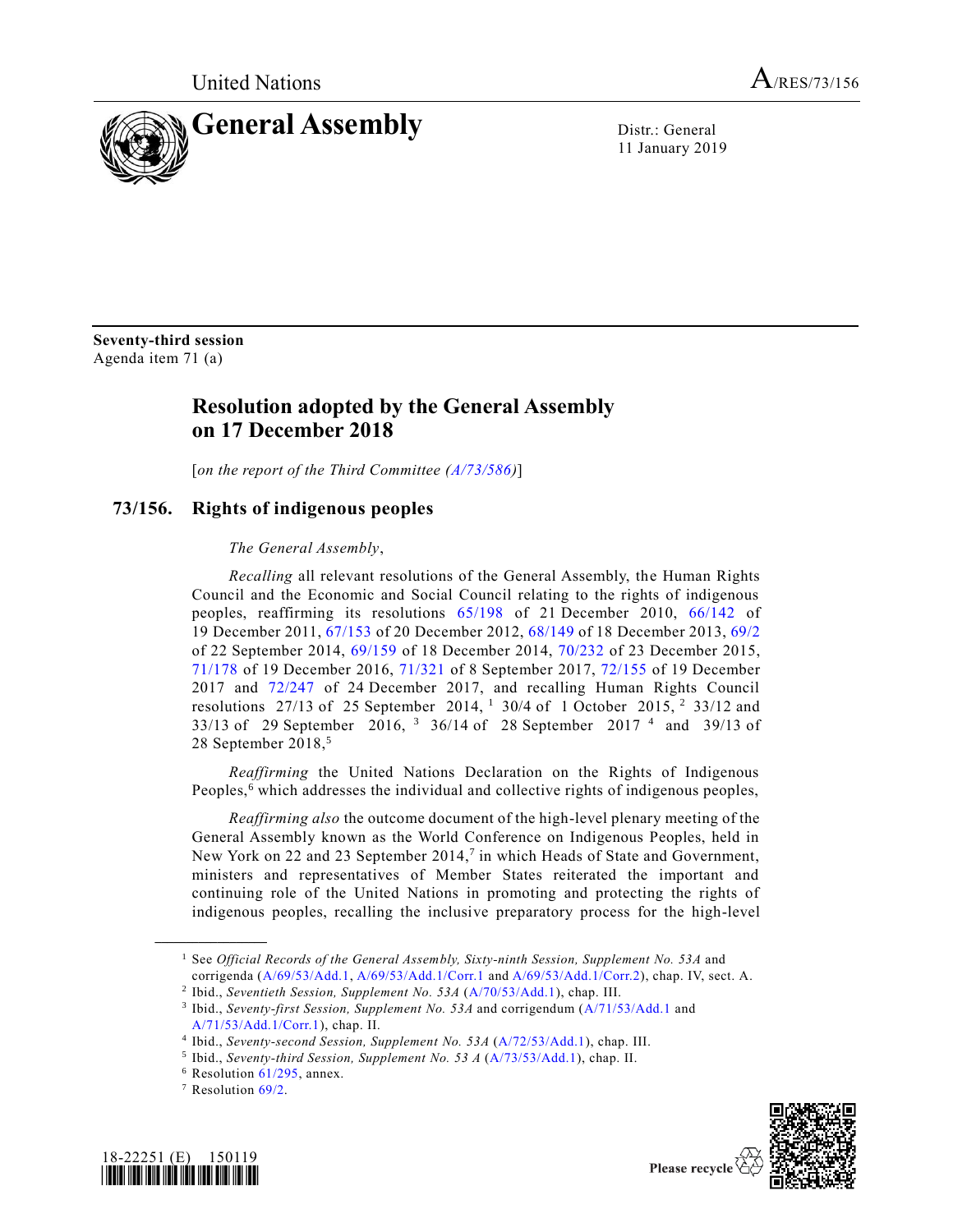plenary meeting, including the comprehensive engagement of the representatives of indigenous peoples, and welcoming and reaffirming the commitments, measures and efforts undertaken by States, the United Nations system, indigenous peoples and other actors in its implementation,

*Encouraging* the active engagement of indigenous peoples in the implementation of the outcome document of the high-level plenary meeting of the General Assembly known as the World Conference on Indigenous Peoples, including at the regional and global levels,

Recalling the 2030 Agenda for Sustainable Development,<sup>8</sup> and stressing the need to ensure that no one is left behind and to reach the furthest behind first, including indigenous peoples, who should participate in, contribute to and benefit without discrimination from the implementation of the 2030 Agenda, and encouraging Member States to give due consideration to all the rights of indigenous peoples while implementing the 2030 Agenda,

*Stressing* the importance of promoting and pursuing the objectives of the United Nations Declaration on the Rights of Indigenous Peoples also through international cooperation to support national and regional efforts to achieve the ends of the Declaration, including the right to maintain and strengthen the distinct political, legal, economic, social and cultural institutions of indigenous peoples and the right to participate fully, if they so choose, in the political, economic, social and cultural life of the State,

*Bearing in mind* the policy instruments in the Global Compact for Safe, Orderly and Regular Migration for Member States to draw on, including to respond to the needs of migrants who face situations of vulnerability, including indigenous peoples,

*Taking note with appreciation* of the agreed conclusions of the sixty-second session of the Commission on the Status of Women,<sup>9</sup> in which Governments at all levels and as appropriate, with the relevant entities of the United Nations system and international and regional organizations, within their respective mandates and bearing in mind national priorities, were urged to promote and protect the rights of indigenous women and girls living in rural and remote areas by addressing the multiple and intersecting forms of discrimination and barriers they face, including violence, ensuring access to quality and inclusive education, health care, public services, economic resources, including land and natural resources, and women's access to decent work, and promoting their meaningful participation in the economy and in decision-making processes at all levels and in all areas, while respecting and protecting their traditional and ancestral knowledge, and noting the importance for indigenous women and girls of the United Nations Declaration on the Rights of Indigenous Peoples,

*Recognizing* that violence against indigenous women and girls has a negative impact on their enjoyment of human rights and fundamental freedoms and constitutes a major impediment to women's full, equal and effective participation in society, the economy and political decision-making, and in this regard recalling Human Rights Council resolution 32/19 of 1 July 2016, entitled "Accelerating efforts to eliminate violence against women: preventing and responding to violence against women and girls, including indigenous women and girls",<sup>10</sup> which brings closer attention to this issue, and recognizing also the negative effects of multiple and intersecting forms of discrimination,

<sup>8</sup> Resolution [70/1.](https://undocs.org/A/RES/70/1)

<sup>9</sup> See *Official Records of the Economic and Social Council, 2018, Supplement No. 7* [\(E/2018/27\)](https://undocs.org/E/2017/27), chap. I, sect. A.

<sup>10</sup> See *Official Records of the General Assembly, Seventy-first Session, Supplement No. 53* [\(A/71/53\)](https://undocs.org/A/71/53), chap. V, sect. A.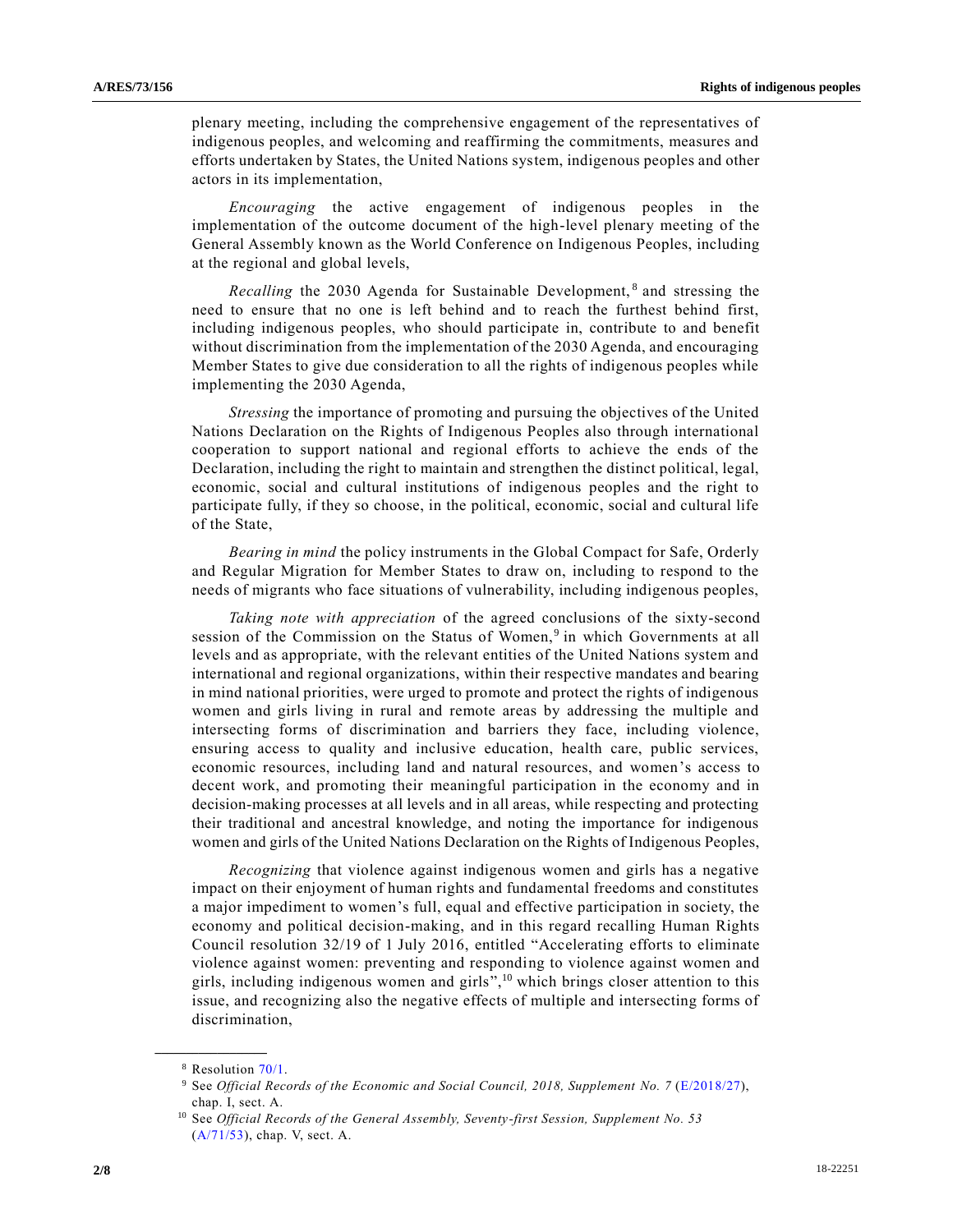*Stressing* the importance of the empowerment and capacity-building of indigenous women and youth, including their full and effective participation in decision-making processes in matters that affect them directly, including policies, programmes and resources, where relevant, that target the well-being of indigenous women, children and youth, in particular in the areas of health, education, employment and the transmission of traditional knowledge, languages and practices, and the importance of taking measures to promote awareness and understanding of their rights,

*Deeply concerned* at the vast number of endangered languages, in particular indigenous languages, and stressing that, despite the continuing efforts, there is an urgent need to preserve, promote and revitalize endangered languages, in particular indigenous languages,

*Reaffirming* the importance of the International Year of Indigenous Languages to draw attention to the critical loss of indigenous languages and the urgent need to preserve, revitalize and promote indigenous languages, including as an educational medium, and to take further urgent steps to that end at the national and international levels,

*Welcoming* the preparations and the progress made for the celebration of the 2019 International Year of Indigenous Languages, including the lead role of the United Nations Educational, Scientific and Cultural Organization in developing an action plan and the establishment of the steering committee for organizing the International Year, in consultation and cooperation with Member States, the Permanent Forum on Indigenous Issues, the Special Rapporteur of the Human Rights Council on the rights of indigenous peoples and the Expert Mechanism on the Rights of Indigenous Peoples, as well as indigenous peoples and a range of different stakeholders,

*Recognizing* that indigenous peoples can contribute to a range of issues on the international agenda,

*Recognizing also* the importance to indigenous peoples of revitalizing, using, developing and transmitting to future generations their histories, languages, oral traditions, philosophies, writing systems and literature,

*Expressing concern* that, in some cases, suicide rates in indigenous peoples' communities, in particular among indigenous youth and children, are significantly higher than in the general population,

*Bearing in mind* the importance of promoting respect for the rights of indigenous children, in particular eliminating the worst forms of child labour, in accordance with international law, including relevant human rights law and international labour law obligations,

*Recognizing* the importance of access to justice in the promotion and protection of the rights of indigenous peoples and individuals and the need to examine and take steps to remove obstacles to justice, especially for indigenous women, indigenous children, youth, older persons and indigenous persons with disabilities,

*Underlining* the responsibility of transnational corporations and other business enterprises to respect all human rights, applicable laws and international principles<sup>11</sup> and operate transparently and in a socially and environmentally responsible manner, and emphasizing the need to refrain from negatively affecting the well-being of indigenous peoples and to take further action towards corporate responsibility and accountability, including the prevention, mitigation and remediation of human rights abuses,

<sup>&</sup>lt;sup>11</sup> Including the Guiding Principles on Business and Human Rights: Implementing the United Nations "Protect, Respect and Remedy" Framework [\(A/HRC/17/31,](https://undocs.org/A/HRC/17/31) annex).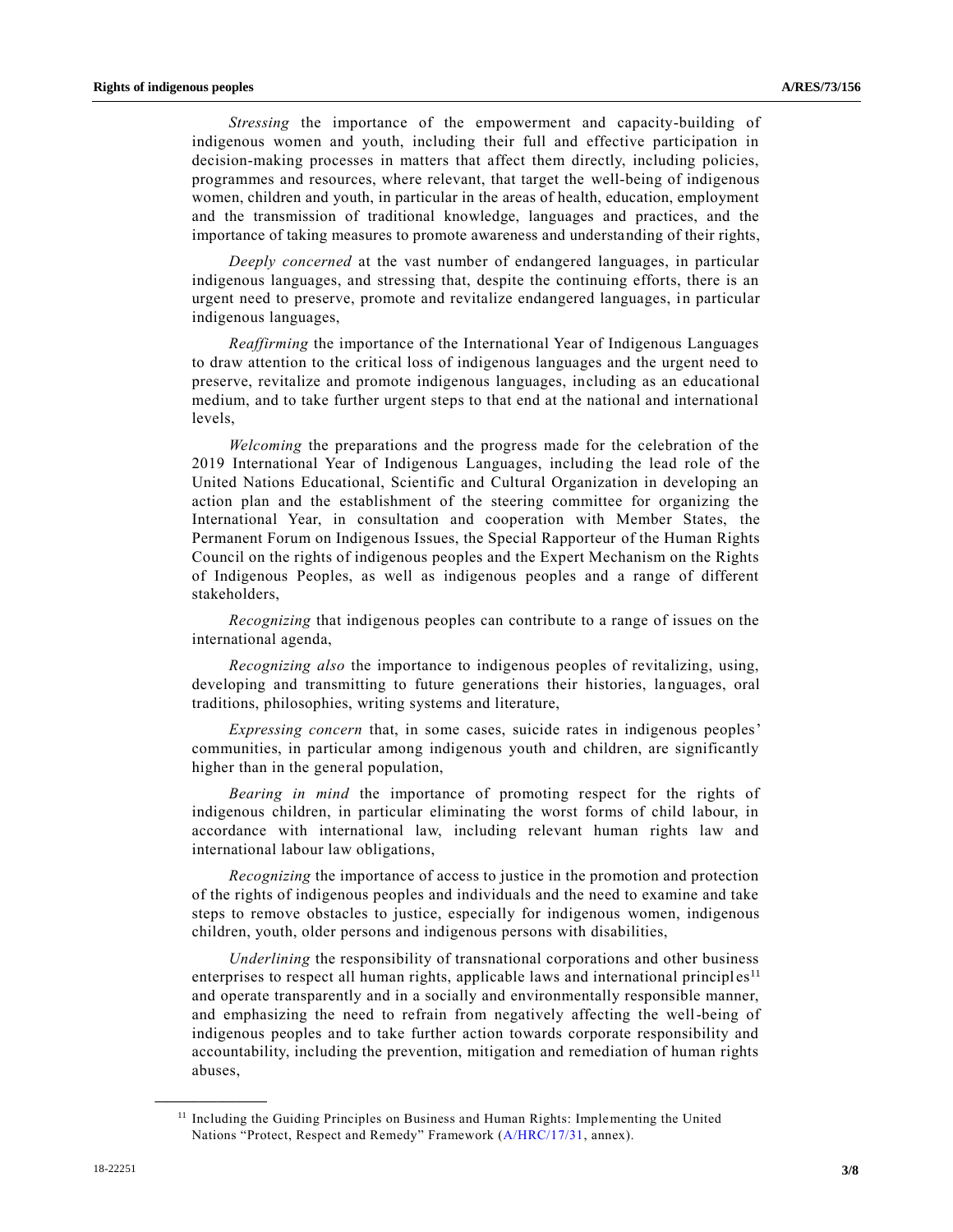*Taking note* of the report of the Special Rapporteur on the rights of indigenous peoples, $\frac{12}{2}$  noting with concern her findings with regard to attacks against indigenous human rights defenders and her reflections on available prevention and protection measures, and calling upon all States to consider the recommendations contained in the report,

*Taking note with appreciation* of the decision of the Human Rights Council, in its resolution 39/13, that the theme of the annual half-day panel discussion on the rights of indigenous peoples to be held during the forty-fifth session of the Council will be on the protection of indigenous human rights defenders,

*Recognizing* the importance of free, prior and informed consent, as outlined in the United Nations Declaration on the Rights of Indigenous Peoples,

*Recognizing also* the value and the diversity of the cultures and the form of social organization of indigenous peoples and their holistic traditional knowledge of their lands, natural resources and environment,

*Recognizing further* the importance of traditional sustainable agricultural practices, including traditional seed supply systems, as well as access to credit and other financial services, markets, secure land tenure, health care and health-care services, social services, education, training, knowledge and appropriate and affordable technologies, including efficient irrigation, the reuse of treated wastewater and water harvesting and storage for indigenous peoples and others living in rural areas,

*Recognizing* the importance of facilitating indigenous peoples' livelihoods, which may be achieved by, inter alia, the recognition of their traditions, adequate public policies and economic empowerment,

*Recognizing also* that the economic empowerment, inclusion and development of indigenous peoples, including through the establishment of indigenous-owned businesses, can enable them to improve their social, cultural, civil and political engagement, achieve greater economic independence and build more sustainable and resilient communities, and noting the contribution of indigenous peoples to the broader economy,

*Concerned* about the extreme disadvantages that indigenous peoples have typically faced across a range of social and economic indicators and about the impediments to their full enjoyment of their rights,

*Stressing* the need to pay particular attention to the rights and special needs of indigenous women, children, youth, older persons and persons with disabilities, as set out in the United Nations Declaration on the Rights of Indigenous Peoples, including in the process of protecting and promoting their equal access to justice,

*Taking note with appreciation* of resolutio[n 72/128](https://undocs.org/A/RES/72/128) of 7 December 2017, entitled "Observer status for the Fund for the Development of the Indigenous Peoples of Latin America and the Caribbean in the General Assembly", in which the General Assembly decided to invite the Fund to participate in the sessions and the work of the Assembly in the capacity of observer,

1. *Notes with appreciation* the work of the Expert Mechanism on the Rights of Indigenous Peoples, the Permanent Forum on Indigenous Issues and the Special Rapporteur on the rights of indigenous peoples, takes note of the report of the Special Rapporteur,<sup>13</sup> and encourages all Governments to respond favourably to her requests for visits;

<sup>12</sup> [A/HRC/39/17.](https://undocs.org/A/HRC/39/17)

<sup>13</sup> [A/73/176.](https://undocs.org/A/73/176)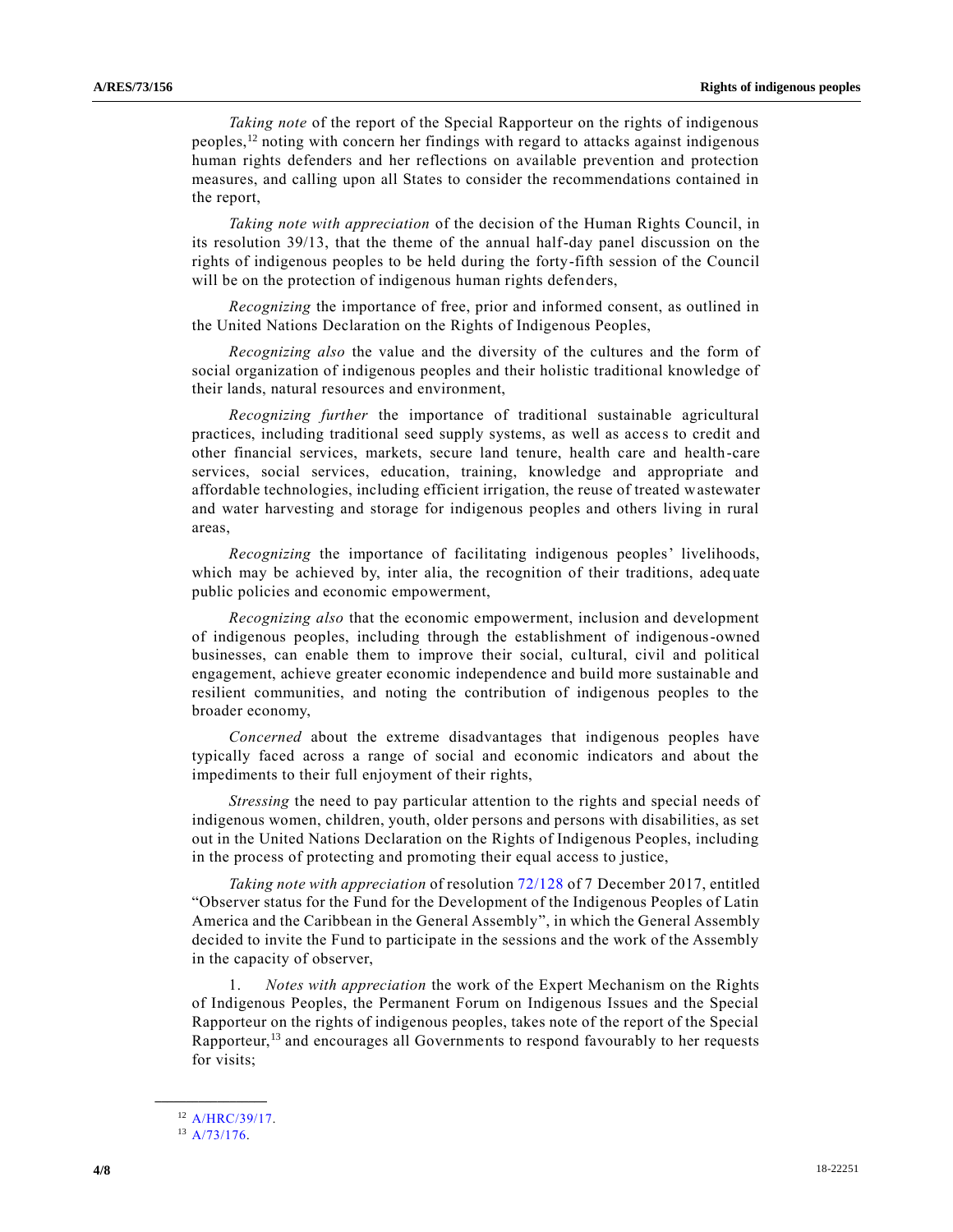2. *Urges* Governments and the United Nations system, in consultation and cooperation with indigenous peoples through their representatives and institutions, to continue to implement, when appropriate, measures at the national level, including legislative, policy and administrative measures, to achieve the ends of the United Nations Declaration on the Rights of Indigenous Peoples<sup>6</sup> and to promote awareness of it among all sectors of society, including members of legislatures, the judiciary and the civil service, as well as among indigenous peoples, and invites international and regional organizations, within their respective mandates, national human rights institutions, where they exist, civil society, including non-governmental organizations, and other relevant actors to contribute to those efforts;

3. *Underscores* the importance of implementing the outcome document of the high-level plenary meeting of the General Assembly known as the World Conference on Indigenous Peoples, $^7$  and reiterates the commitment of Member States to cooperating with indigenous peoples, through their own representative institutions, to develop and implement national action plans, strategies or other measures, where relevant, to achieve the ends of the United Nations Declaration on the Rights of Indigenous Peoples;

4. *Encourages* the leadership of the Secretary-General and of the Under-Secretary-General for Economic and Social Affairs, as the responsible senior official of the United Nations system, in overseeing the implementation of and following up on the system-wide action plan to ensure a coherent approach to achieving the ends of the United Nations Declaration on the Rights of Indigenous Peoples, raising awareness of the rights of indigenous peoples and increasing the coherence of the activities of the system in this regard, and encourages the funds, programmes and specialized agencies of the United Nations system, resident coordinators and United Nations country teams to implement this plan in full alignment with national development needs and priorities;

5. *Encourages* Member States, resident coordinators and United Nations country teams, within their mandates and in coordination with the Governments concerned, to involve indigenous peoples regarding issues affecting them in the preparation of the United Nations Development Assistance Frameworks and country programme action plans;

6. *Encourages* Member States to work towards achieving the ends of the United Nations Declaration on the Rights of Indigenous Peoples;

7. *Encourages* those States that have not yet ratified or acceded to the Indigenous and Tribal Peoples Convention, 1989 (No. 169), of the International Labour Organization<sup>14</sup> to consider doing so;

8. *Urges* Governments and intergovernmental and non-governmental organizations to continue to contribute to the Trust Fund on Indigenous Issues, the United Nations Voluntary Fund for Indigenous Peoples and the United Nations Indigenous Peoples' Partnership, invites indigenous organizations and private institutions and individuals to do likewise, and notes the importance of accessibility, accountability, transparency and balanced geographical distribution in the management of these funds;

9. *Decides* to continue to observe the International Day of Indigenous Peoples every year on 9 August, and requests the Secretary-General to support the observance of the Day from within existing resources;

10. *Encourages* Member States and all organizations and bodies of the United Nations system and other international and regional organizations, the private sector

<sup>14</sup> United Nations, *Treaty Series*, vol. 1650, No. 28383.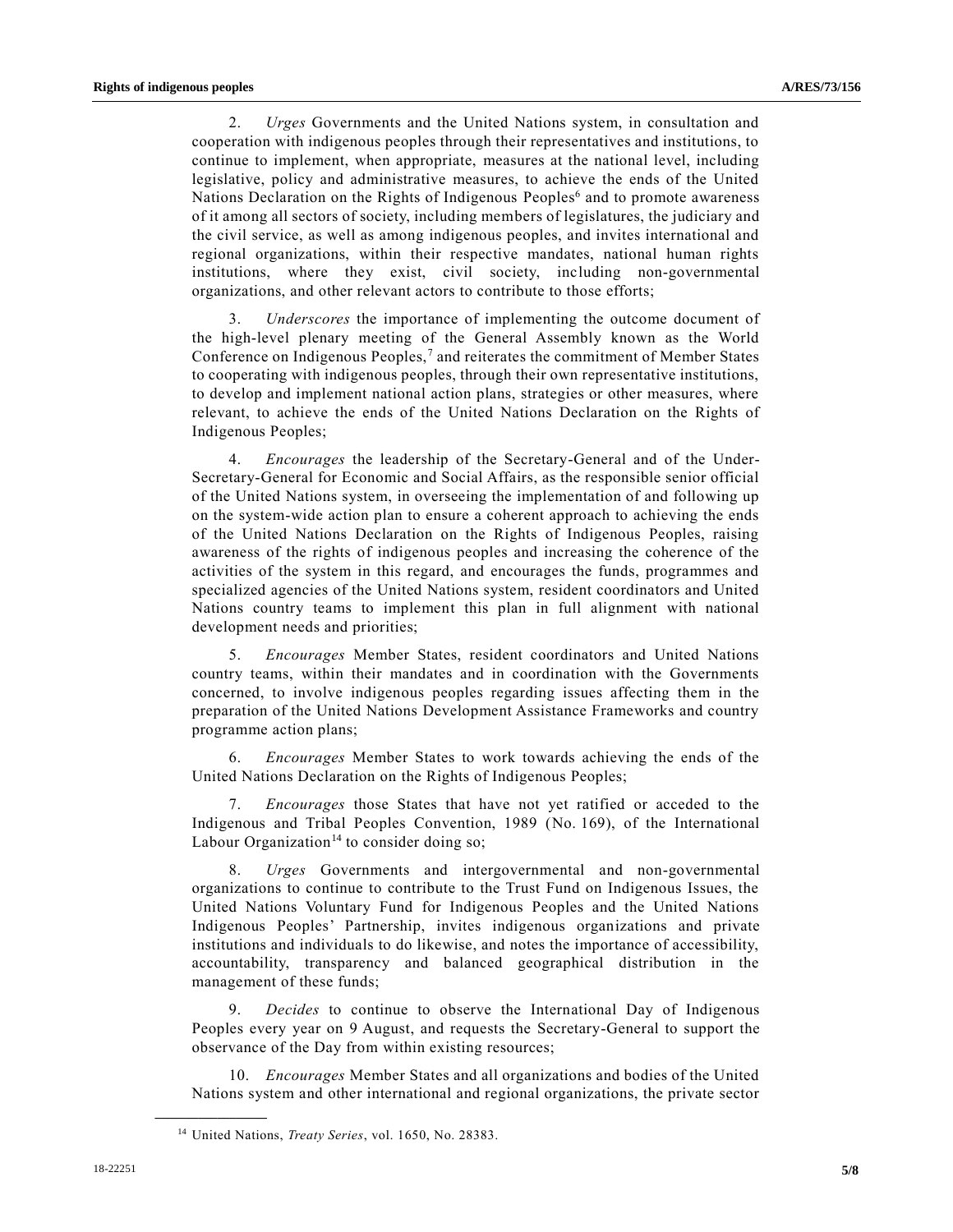and academia, as well as civil society, including non-governmental organizations, to observe the International Day of Indigenous Peoples in an appropriate manner, including through educational and public awareness-raising activities;

11. *Encourages* Member States to give due consideration to all the rights of indigenous peoples in fulfilling the commitments undertaken in the 2030 Agenda for Sustainable Development<sup>8</sup> and in the elaboration of national action plans and programmes as well as international and regional programmes, applying the pledge to leave no one behind and to endeavour to reach the furthest behind first;

12. *Encourages* States to consider including in their voluntary national reviews for the high-level political forum on sustainable development and their national and global reports information related to indigenous peoples on the progress made and challenges in the implementation of the 2030 Agenda, bearing in mind paragraphs 78 and 79 of the 2030 Agenda, and also encourages States to compile disaggregated data to measure progress and to ensure that no one is left behind;

13. *Also encourages* States, according to their relevant national context and characteristics, to collect and disseminate data disaggregated by ethnicity, income, gender, age, race, migratory status, disability, geographic location or other factors, as appropriate, in order to monitor and improve the impact of development policies, strategies and programmes aimed at improving the well-being of indigenous peoples and individuals, to combat and eliminate violence and multiple and intersecting forms of discrimination against them and to support work towards the achievement of the Sustainable Development Goals and the 2030 Agenda;

14. *Encourages* the Secretary-General to include information pertinent to indigenous peoples in the forthcoming annual reports on progress towards the Sustainable Development Goals;

15. *Stresses* the need to strengthen the commitment of States and the entities of the United Nations system to mainstream the promotion and protection of the rights of indigenous peoples into development policies and programmes at the national, regional and international levels, and encourages them to give due consideration to the rights of indigenous peoples in achieving the goals of the 2030 Agenda;

16. *Also stresses* the need for indigenous peoples of all regions to contribute to the high-level political forum on sustainable development, and encourages States to engage with indigenous peoples at the local, national and regional levels in relation to the Sustainable Development Goals;

17. *Invites* the Expert Mechanism on the Rights of Indigenous Peoples, the Permanent Forum on Indigenous Issues and the Special Rapporteur on the rights of indigenous peoples to give due consideration, within their mandates, to the rights of indigenous peoples as related to the implementation of the 2030 Agenda;

18. *Encourages* the Permanent Forum on Indigenous Issues to continue to provide inputs on indigenous issues to the high-level political forum on sustainable development for consideration in its thematic reviews;

19. *Underlines* the need to intensify efforts, in cooperation with indigenous peoples, to prevent and eliminate all forms of violence and discrimination against indigenous women, children, youth, older persons and persons with disabilities and to support measures that will ensure their empowerment and full and effective participation in decision-making processes at all levels and in all areas and eliminate structural and legal barriers to their full, equal and effective participation in political, economic, social and cultural life;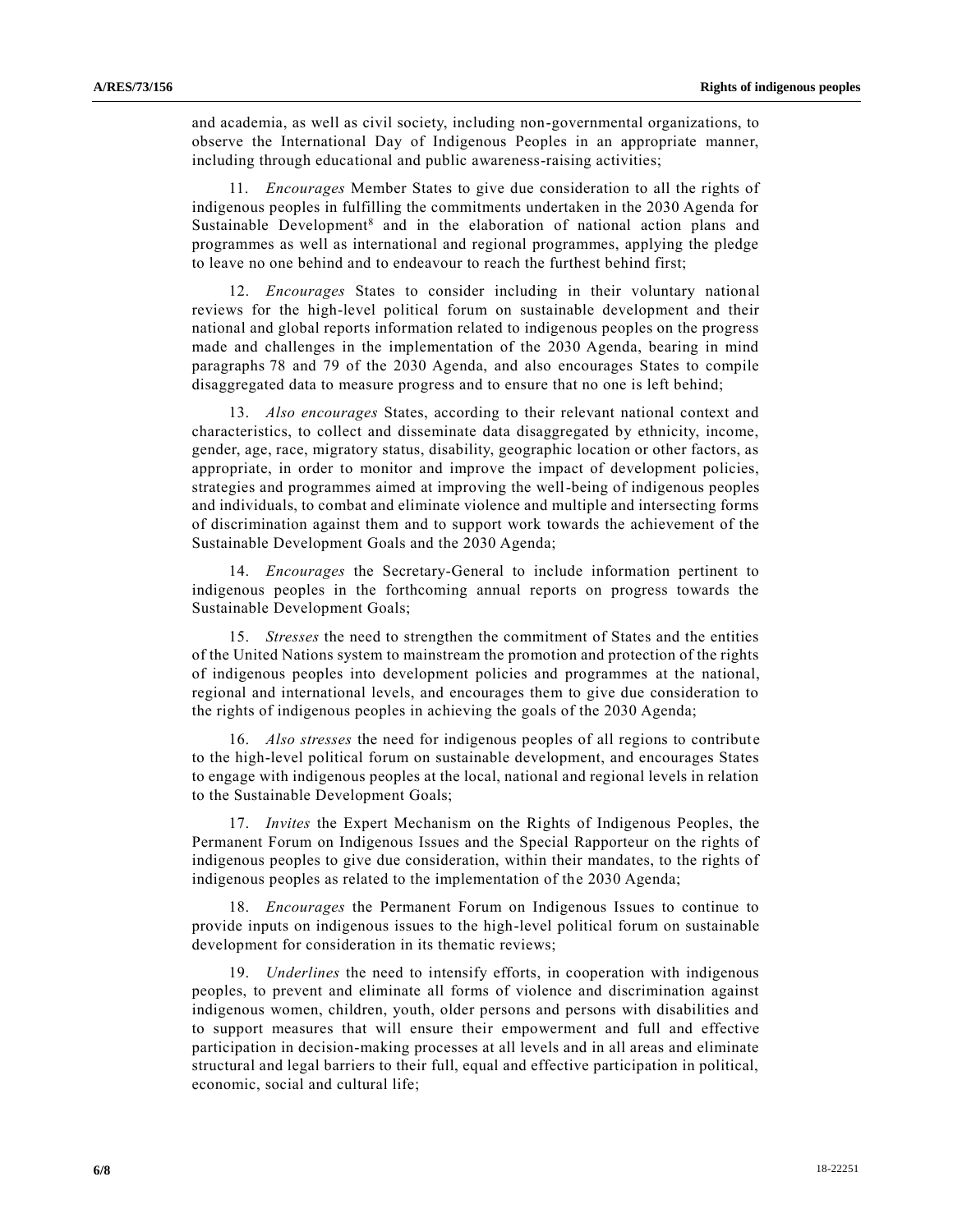20. *Reaffirms* the importance of effective accountability with regard to violence against indigenous women and girls, including sexual violence, abuse and exploitation, and of taking adequate measures to prevent and eliminate such violence;

21. *Invites* the Commission on the Status of Women to consider indigenous women's issues, among others, at the sixty-fourth session of the Commission, to be held in 2020, to coincide with the twenty-fifth anniversary of the Fourth World Conference on Women, and encourages Governments to cooperate with indigenous peoples at all levels on preparations for the 2020 review so as to benefit from their experience and expertise;

22. *Encourages* States to consider including in their reports related to indigenous peoples and women information on the progress made and challenges in the implementation of Commission on the Status of Women resolutions 49/7 of 11 March 2005, entitled "Indigenous women: beyond the ten-year review of the Beijing Declaration and Platform for Action",<sup>15</sup> and 56/4 of 9 March 2012, entitled "Indigenous women: key actors in poverty and hunger eradication";<sup>16</sup>

23. *Encourages* Member States to establish national mechanisms with adequate funding for the successful implementation of the plan for the 2019 International Year of Indigenous Languages in partnership with indigenous peoples, and invites indigenous peoples, as custodians of their own languages, to initiate and develop their own action plans and appropriate measures for the International Year and awareness-raising campaigns to draw attention to the critical loss of indigenous languages;

24. *Invites* the United Nations Educational, Scientific and Cultural Organization, in active collaboration with other relevant United Nations entities, to organize, as a major event of the 2019 International Year of Indigenous Languages, a high-level event on indigenous languages, aiming to consider an outcome document on the International Year, which would be preceded by regional events or preparatory meetings, with the participation of indigenous peoples, encourages Member States to support their organization, and encourages the United Nations Educational, Scientific and Cultural Organization to submit a report on all activities to the General Assembly;

25. *Decides* to convene a high-level event during 2019, organized by the President of the General Assembly, for the conclusion of the International Year of Indigenous Languages, and further requests the President of the General Assembly to support initiatives relevant to the successful celebration of the International Year, within existing resources;

26. *Encourages* Governments to redouble efforts to eliminate the worst forms of child labour, both in legislation and in practice, in the context of respect for the human rights of indigenous children, including through international cooperation, as appropriate;

27. *Also encourages* Governments to promote actions to eliminate malnutrition of indigenous children, especially for those living in rural areas, providing them adequate food, water and sanitation, education, health and basic services, and to implement actions for poverty eradication;

28. *Encourages* transnational corporations and other business enterprises to respect human rights, including the rights of indigenous children, and to eliminate the worst forms of child labour from their operations;

<sup>15</sup> See *Official Records of the Economic and Social Council, 2005, Supplement No. 7* and corrigendum [\(E/2005/27](https://undocs.org/E/2005/27) and [E/2005/27/Corr.1\)](https://undocs.org/E/2005/27/Corr.1), chap. I, sect. D.

<sup>16</sup> Ibid., *2012, Supplement No. 7* and corrigendum [\(E/2012/27](https://undocs.org/E/2012/27) and [E/2012/27/Corr.1\)](https://undocs.org/E/2012/27/Corr.1), chap. I, sect. D.